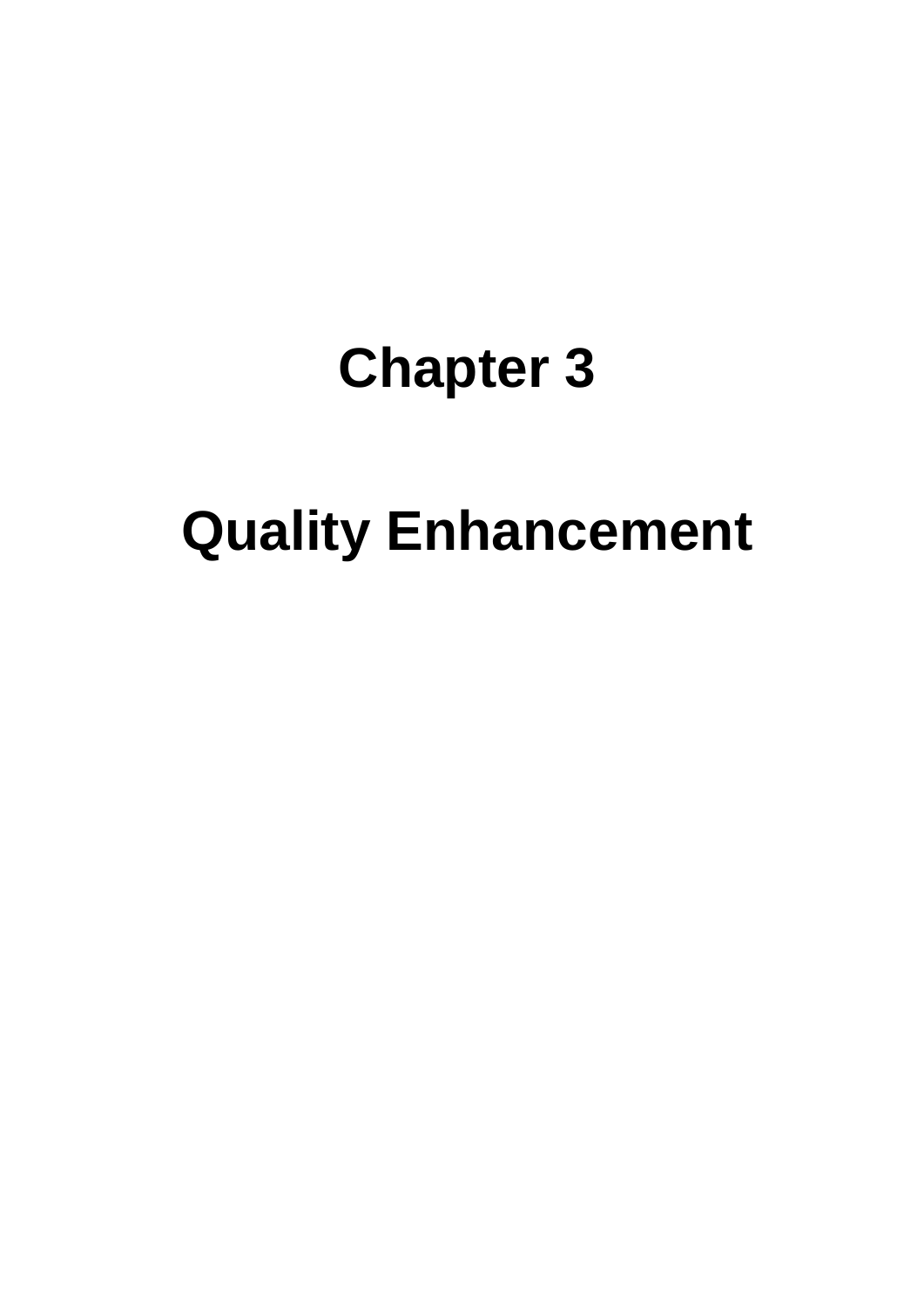## **3. QUALITY ENHANCEMENT**

#### **3.1 Introduction**

This chapter outlines how the University, in accordance with the UK Quality Code of Higher Education, promotes continuous and systematic enhancement of the student experience of learning and teaching. It also details how the University uses a range of student experience feedback and quality enhancement processes to inform and improve the student academic experience strategically for both current and future cohorts.

### **3.2 A culture of enhancement**

There is a culture of enhancement within UWTSD, with all staff across academic and professional units engaged with and responsible for the systematic enhancement of the student experience. This culture supports, enables, and celebrates the continual enhancement of learning and teaching to enable it to meet its core value of *Excellent teaching* informed by *scholarship* and *professional practice*, and *applied research* that influences knowledge and policy in Wales and beyond.

As detailed in this chapter, a variety of formal mechanisms are in place to encourage reflection on performance, to identify areas for enhancement and improvement, and to monitor the impact of any action taken. In addition to such formal mechanisms, enhancement also occurs more informally because of the culture of enhancement embedded within the institution.

#### **3.3 Student engagement with enhancement**

Key to enhancement is the University's strong commitment to students as active partners in their educational experience. This approach is outlined in Chapter 5. As a result, the University collaborates closely with its students to create strong and vibrant learning communities where all students are able to fulfil their individual potential.

The University systematically seeks student voices in key areas to inform its strategic approach to academic enhancement and to ensure that action taken is informed by student experience feedback (see Chapter 5).

#### **3.4 Collaborative Partner institutions**

It is recognised that quality enhancement may take a different format for collaborative partner institutions.

All collaborative partner institutions are expected to:

- meet the expectations of the UK Quality Code for Higher Education;
- value students as key and active partners to enhance their academic experience;
- systematically embed enhancement within learning and teaching processes, using the principles outlined in section 3.9.

#### **3.5 A strategic approach to enhancement**

The key strategy for enhancement is the Learning and Teaching Enhancement Strategy.

In addition, a range of other strategies focus on enhancement of the student academic experience and student outcomes in specified areas, such as:

- Digital Framework for Blended Learning
- Strategic Equality Plan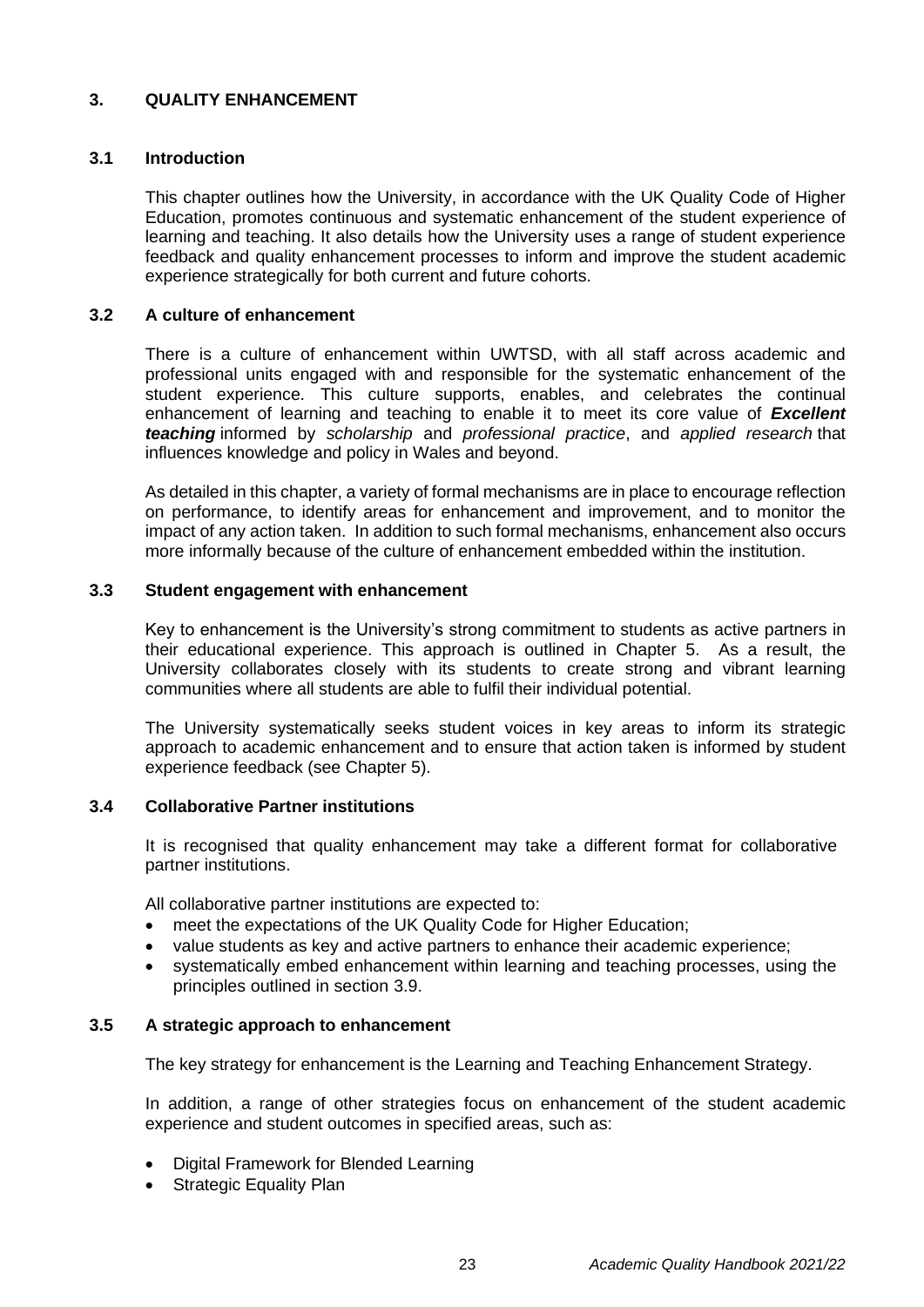- Student Health and Wellbeing Strategy
- Fee and Access Plan

The strategic approach to enhancement is characterised by, for example:

- the use of quality assurance and student experience feedback processes to provide opportunities for systematic reflection, the evidence for areas of weakness and strength, and identification of priorities for quality enhancement;
- the comprehensive analysis of all key student outcomes data (including the external and internal benchmarking of such data) in order to identify any discipline areas or specific cohorts where performance needs to be enhanced and to identify good practice for dissemination;
- the use of Key Performance Indicators to measure and monitor progress made and provide evidence of impact where action has been taken;
- focused attention to increase or further develop performance in a specified area through an institution-wide enhancement theme (see 3.7);
- the setting of clear institution-wide expectations in a number of key areas (e.g. in relation to assessment and feedback or the Learning and Teaching Standards);
- the embedding of a range of processes and mechanisms to encourage the piloting of new approaches and to identify and disseminate good practice (e.g. through staff development or a central teaching and learning conference);
- regular and consistent reflection on areas of weakness and strength and the monitoring of any action taken as part of the committee structure.

## **3.6 Key Principles**

The University approach to enhancement is centrally led at a cross-institutional level to allow the sharing, development and embedding of good practice. The University also supports locally led development within Institutes and Professional Services to support staff in key areas.

Within the institution, key committees in relation to enhancement are:

- Senate
- Academic Standards Committee (ASC)
- Student Experience Committee (SEC)
	- o Learning and Teaching Board
	- o Equalities and Wellbeing Board
- Research Committee
- Institute Boards
- Research Degrees Committee

These key committees and sub-committees may also establish groups with specific remits to support the enhancement agenda (e.g. Blended Learning – Educational Technology Group).

In collaborative partner institutions, a different committee framework may be in place. However, there is an expectation that partners will engage in the strategic approach to enhancement outlined above, as appropriate to their nature, size, range of disciplines, and student cohorts.

#### **3.7 Enhancement Priorities**

As part of the University-wide strategic approach to enhancement, the University identifies priorities for enhancement at both a central and Institute level. For 2021/22, the University has identified an overarching priority in relation to blended learning and curriculum design. Institute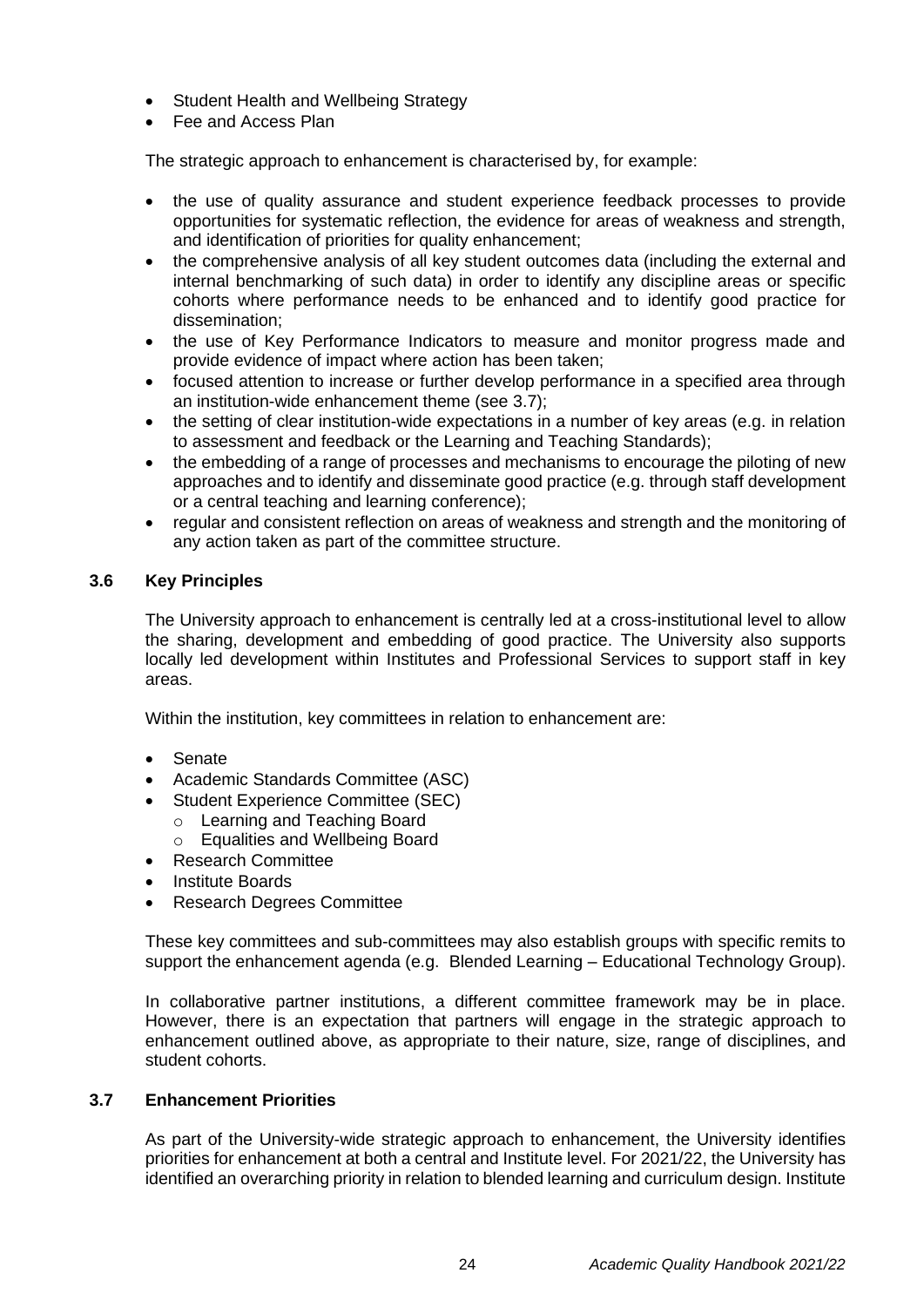priorities are normally identified through the annual monitoring and personal development review processes.

Key enhancement priorities are identified through the analysis of performance, Students' Union Annual Quality Reports, or reflection on key sector-wide concerns or drivers, such as the work of HEFCW, QAA, AdvanceHE, NUS, TEF, REF, and Jisc.

Collaborative partners decide on priority enhancement areas for the provision validated with UWTSD as part of the annual monitoring processes.

#### **3.8 Enhancement and quality assurance processes**

All key quality assurance processes (e.g. curriculum development, programme validation, programme review) embed quality enhancement. The evidence gathered at these stages provides the foundation for a focused and strategic approach to enhancement.

Examples of this include:

- consistent reflection at programme and discipline level of pedagogy, performance, student outcomes and students' overall educational experience (e.g. as part of annual review processes);
- evaluation of sector- or discipline-wide new developments (e.g. in relation to educational technology, developments in pedagogy, or learning space design) to inform or underpin the chosen approach to enhancement;
- the systematic use of external examiners and external readers to benchmark performance, obtain feedback and embed an element of externality to these processes;
- the Annual Quality Report produced by the Students' Union which provides a set of recommendations for the enhancement of the University's performance in a specific area.

#### **3.9 Enhancement of learning and teaching processes**

Systematic enhancement of the quality of learning and teaching processes takes place through a number of different mechanisms.

The University supports enhancement of learning and teaching under the umbrella of the NEXUS Learning and Teaching Framework, for example, through:

- systematic identification of key priorities for enhancement;
- a scheme for staff to achieve an appropriate level of HEA fellowship;
- Learning, Enhancement and Advancement Programme (LEAP) Fellows:
- an annual NEXUS conference:
- Share and Learn events:
- the Aurora Programme;
- the Future Leaders Programme;
- Mentoring/Coaching training;
- the Digital Skills Framework and the Jisc Discovery Tool.

The Students' Union runs an annual award process, which includes recognition of Academic and Non-Academic staff members of the year.

Institutes and collaborative partner institutions enhance the learning and teaching within their disciplines, for example, through:

- systematic identification of key priorities for enhancement;
- a focused and holistic approach to continued professional development for staff (e.g. through the set Institute or subject level teaching and learning development days);